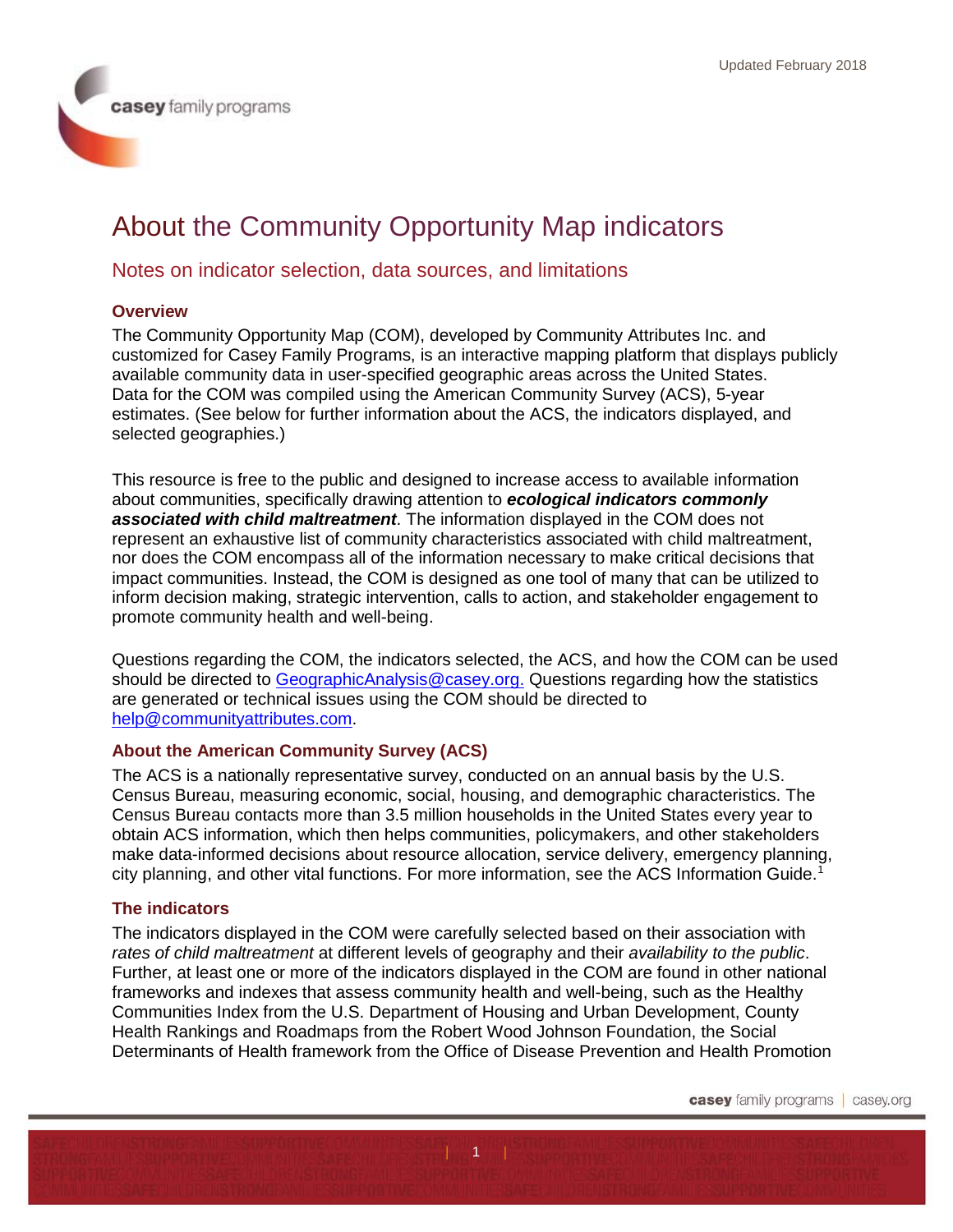casey family programs

(U.S. Department of Health and Human Services), KIDS COUNT from the Annie E. Casey Foundation, the Social Vulnerability Index from the Agency for Toxic Substances & Disease Registry (Centers for Disease Control and Prevention), and the Child Opportunity Index from Brandeis University.<sup>[2](#page-4-1)</sup> Broadly speaking, community characteristics have an impact on child abuse and neglect rates in communities, separate from the influence of individual family characteristics. Ecological factors can pose risks to families (or act as benefits and protective factors) through such mechanisms as social support, economic distress, residential stability, lack of formal and informal community resources, and community norms related to parenting.

The following section provides information on how each indicator in the COM is calculated, the source of the information, and the research studies and other reference material which justifies the inclusion of each indicator in the COM.

## *Vacant housing*

The association between vacant housing and child maltreatment is often conceptualized as related to inadequate social support/cohesion, physical separation between residents, and neighborhood disinvestment and deterioration. It is hypothesized that neighborhoods with higher rates of vacant housing have diminished social support networks, greater disorganization and decreased collective efficacy, which create the conditions for increased child maltreatment.[3](#page-5-0) Drawing upon the research literature, *vacant housing* in the COM was operationalized as the percentage of housing units in a geographic area that are unoccupied. [4](#page-5-1)

#### *Housing cost burden*

The association between housing cost burden and child maltreatment is often conceptualized as related to economic stress and housing instability. It is hypothesized that residents in neighborhoods experiencing greater financial burdens in affording mortgages and rent prices have increased financial strain and economic and/or housing insecurity, which create the conditions for psychological distress and household dysfunction associated with child maltreatment.[5](#page-5-2) Drawing upon the research literature, *housing cost burden* in the COM was operationalized as the percentage of owners and renters in a geographic area living in occupied housing units paying 30 percent or more of their household income toward their mortgage or rent, where selected monthly costs as a percentage of household income could be computed.<sup>[6](#page-5-3)</sup>

#### *Resident turnover*

The association between residential turnover and child maltreatment is often conceptualized as related to the loss of social support and neighborhood cohesion. It is hypothesized that neighborhoods with greater turnover (i.e., more residents moving in and out of a community) have decreased collective efficacy, informal social control, and community-modeled parenting norms, all of which can contribute to increased rates of child maltreatment.[7](#page-5-4) Drawing upon the research literature, *resident turnover* in the COM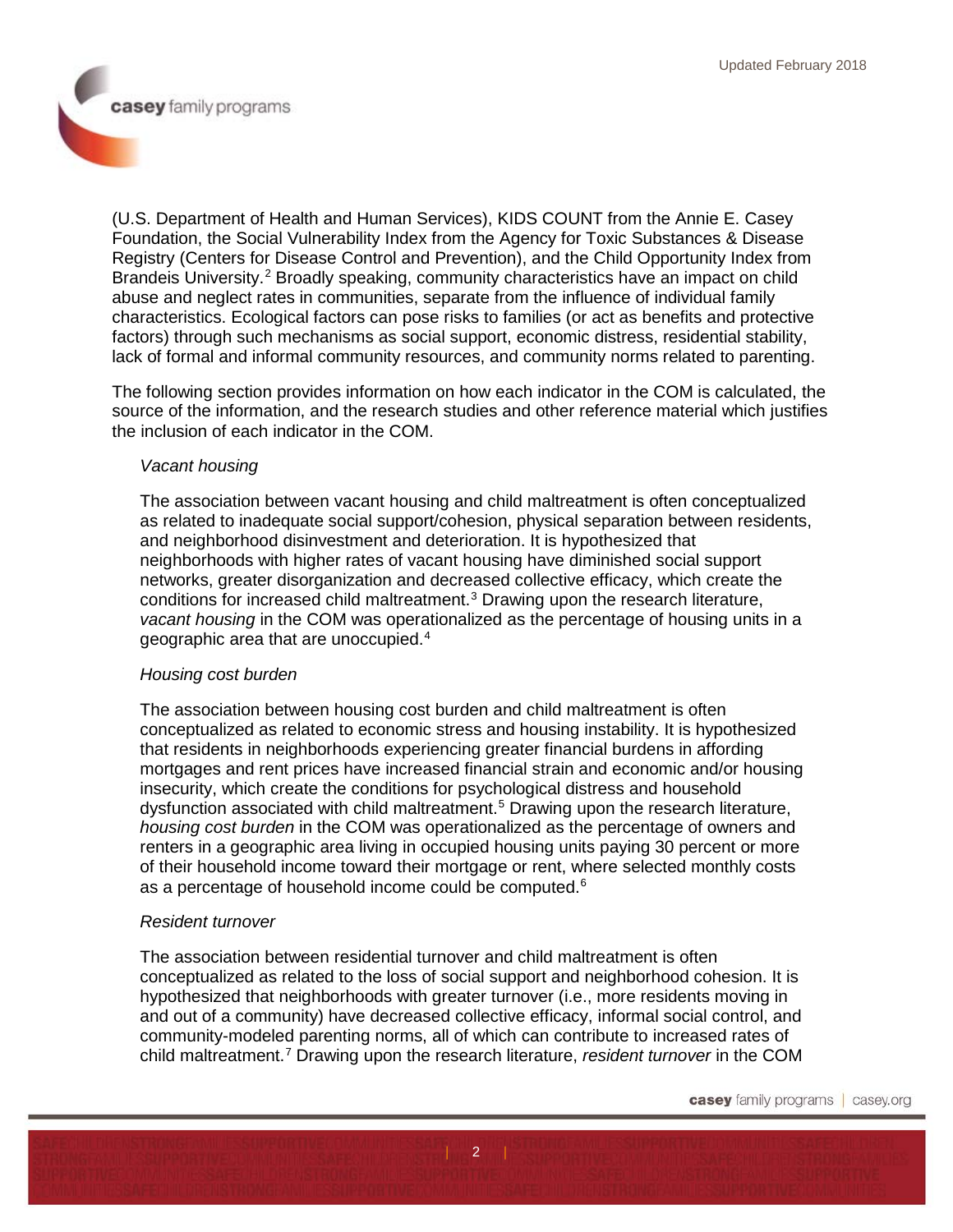casey family programs

was operationalized as the percentage of the population in a geographic area aged 1 year and over minus those living in the same house as 1 year prior. $^8$  $^8$ 

## *Single mother families*

The association between household structure (e.g., single mother families) and child maltreatment is often conceptualized as related to increased difficulty with child supervision. It is hypothesized that neighborhoods with higher rates of single mother family households have concentrated disadvantage in terms of social and instrumental supports and resources, which contribute to parenting challenges (e.g., increased psychological stress, maternal depression) and increased child maltreatment.[9](#page-6-1) Drawing upon the research literature, *single mother families* in the COM was operationalized as the percentage of family households who indicated a female householder, with no husband present, and living with their own children under 18 years of age.<sup>[10](#page-6-2)</sup>

#### *Child to adult ratio*

The association between the child-to-adult ratio and child maltreatment is often conceptualized as related to the child care "burden," or the difficulty in finding available neighbors, family members, or other community residents to help supervise children. It is hypothesized that neighborhoods with higher numbers of children relative to adults who could provide supervision increases the economic and/or psychological strain on households through a lack of informal resources to provide regular or emergency child care and supervision, a risk factor for child maltreatment, in particular child neglect.<sup>[11](#page-6-3)</sup> Drawing upon the research literature, the *child to adult ratio* in the COM was operationalized as the ratio of the number of children under the age of 14 years to the number of adults aged 21 to 64 years in a geographic area.<sup>[12](#page-6-4)</sup>

#### *People 65 and over*

The association between the population aged 65 and over and child maltreatment is not dissimilar from that of the child-to-adult ratio. It is hypothesized that communities with fewer adults over the age of 65, a proximal measure of retired individuals, who could provide regular or emergency supervision for neighborhood children increases the economic and/or psychological strain on households through a lack of informal supervision resources, a risk factor for child neglect. [13](#page-6-5) Drawing upon the research literature, *people 65 and over* in the COM was operationalized as the percentage of the population over the age of 65 in a geographic area.<sup>[14](#page-6-6)</sup>

## *Unemployment rate*

The association between the unemployment rate and child maltreatment is often conceptualized as related to concentrated disadvantage, neighborhood instability, and a lack of available community resources. It is hypothesized that neighborhoods with higher rates of unemployment face economic hardship, straining households as caregivers

 $\overline{3}$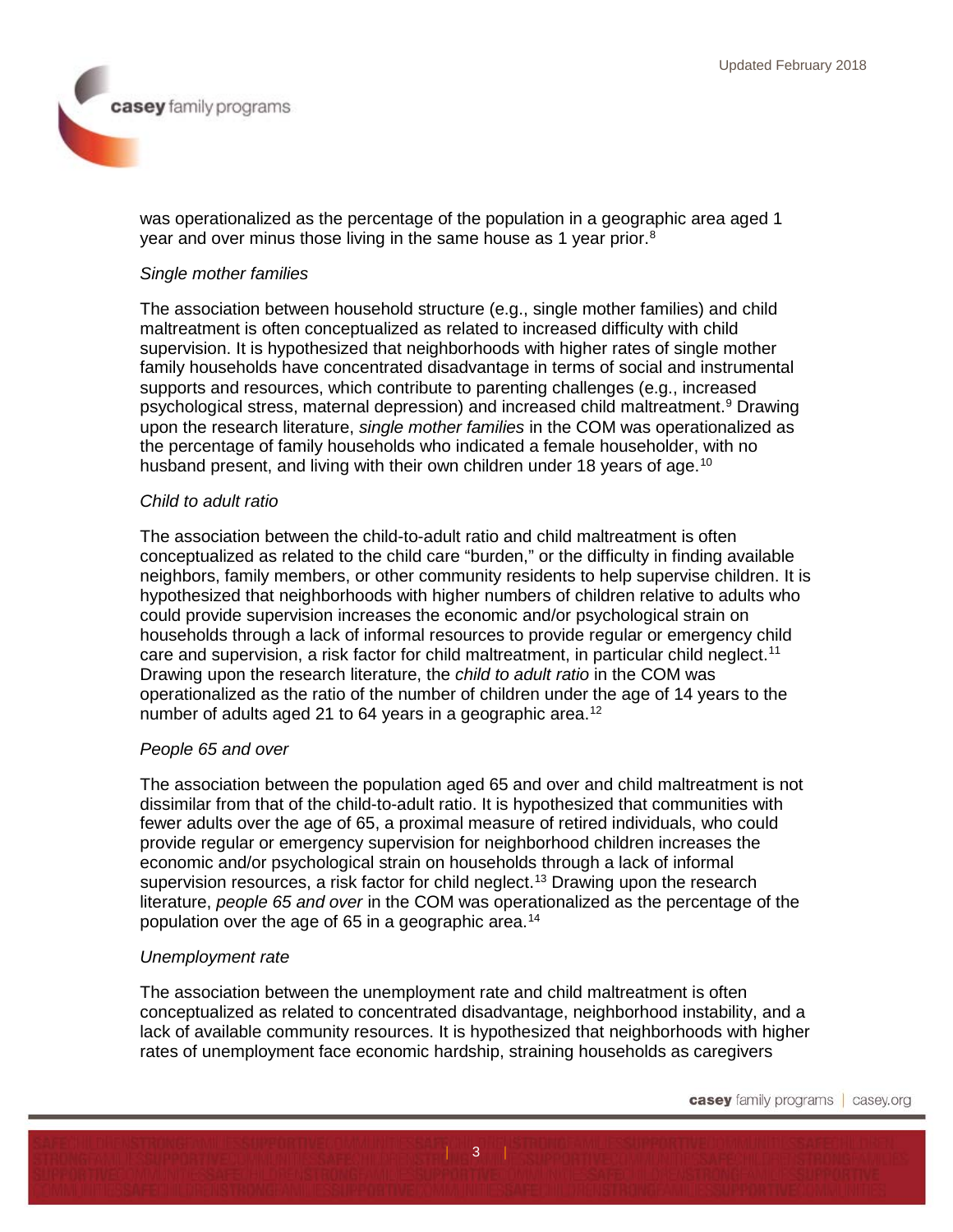struggle to make ends meet, and increasing the likelihood of child maltreatment.<sup>[15](#page-6-7)</sup> Drawing upon the research literature, *unemployment rate* in the COM was operationalized as the percentage of the population aged 16 years and over in a geographic area who are in the civilian labor force and unemployed.[16](#page-6-8)

## *Adults with HS diploma/GED*

The association between the educational attainment of a population (e.g., adults with a high school diploma or GED) and child maltreatment is often conceptualized as related to available economic and human capital. It is hypothesized that neighborhoods with lower rates of educational attainment have decreased access to quality employment and wages, as well as diminished knowledge of normative parenting behavior which is often acquired via social support networks — all of which pose risk for increased rates of child maltreatment.[17](#page-6-9) Drawing upon the research literature, *adults with HS diploma/GED* in the COM was operationalized as the percentage of adults aged 25 and over in a geographic area who have a regular high school diploma, general educational development (GED) diploma or alternative credential (or higher educational attainment).<sup>[18](#page-7-0)</sup>

## *Poverty rate*

The association between the poverty rate and child maltreatment is often conceptualized as related to economic distress and neighborhood deterioration. It is hypothesized that concentrated disadvantage in neighborhoods (e.g., higher poverty rates) may result in diminished social support networks, a lack of available resources, and greater neighborhood disorganization, which operate as risk factors for child maltreatment.[19](#page-7-1) Drawing upon the research literature, *poverty rate* in the COM was operationalized as the percentage of the population in a geographic area for whom poverty status is determined whose household income in the past 12 months is below the poverty level.<sup>[20](#page-7-2)</sup>

The COM also includes a number of additional indicators, including:

- **Population**<sup>[21](#page-7-3)</sup>
- **Foreign born**<sup>[22](#page-7-4)</sup>
- *Racial/ethnic heterogeneity*. [23](#page-7-5)

These demographic characteristics of neighborhoods are separated from the Healthy Community Indicators because they are not commonly associated with rates of child maltreatment, though they provide important context about communities and potentially impact strategic decision making. That being said, studies do exist that demonstrate a significant association between each of the additional demographic characteristics and rates of child maltreatment, though *how so* tends to differ depending on the analysis.

# **The level of geography**

Estimates provided in the Community Opportunity Map are extrapolated from the Census *tract*  or *block group* level. Census tracts, which generally comprise between 1,200 and 8,000 people

 $|$   $|$   $|$   $|$   $|$   $|$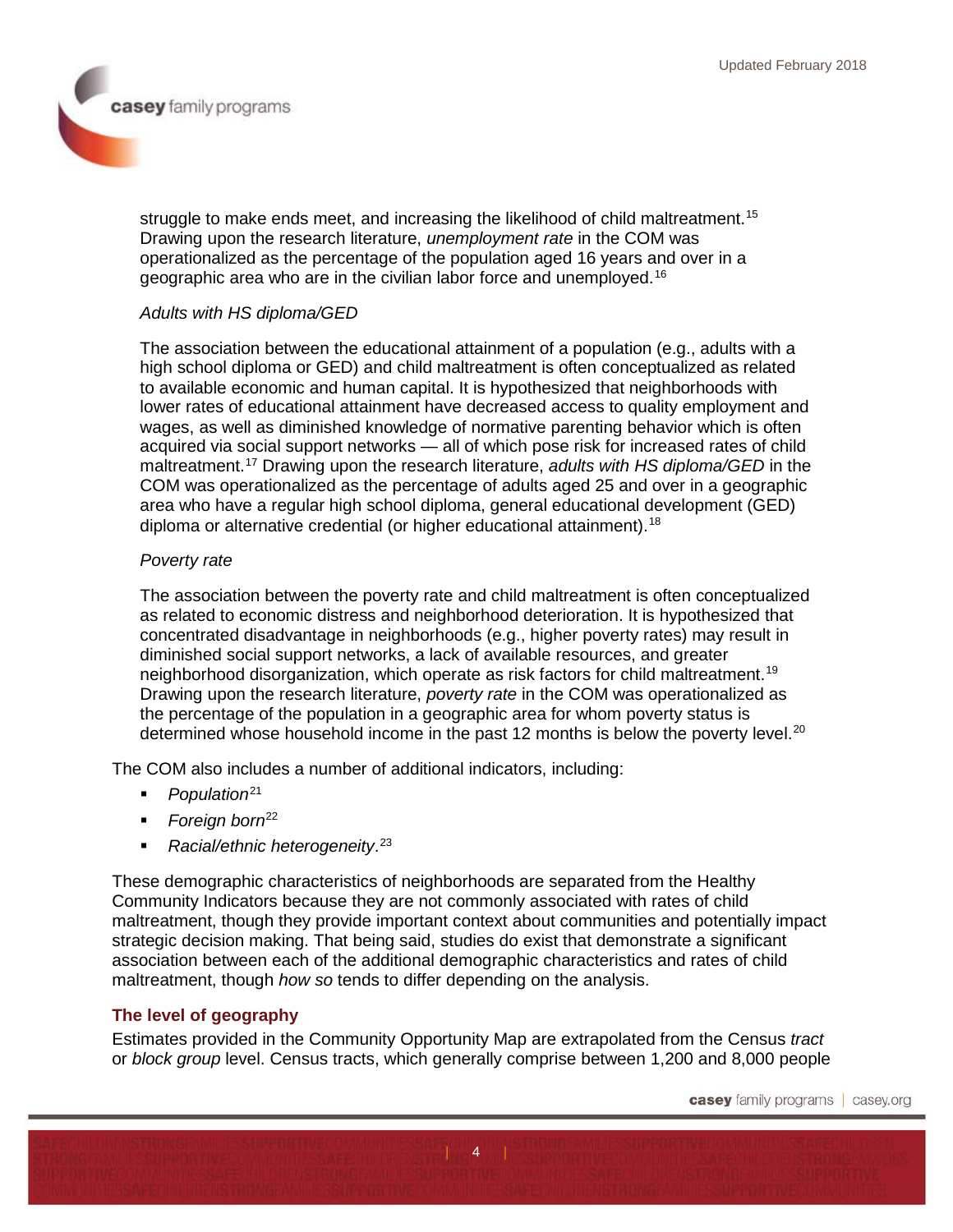casey family programs

depending on the population density, are "relatively permanent statistical subdivisions of a county or equivalent entity. The primary purpose of census tracts is to provide a stable set of geographic units for the presentation of statistical data."[24](#page-7-6) Block groups are statistical divisions of census tracts.[25](#page-7-7) Because some estimates in the COM are aggregated from these smaller geographic units, slight differences may exist between COM estimates and larger censusdesignated places such as ZIP code tabulation areas or cities.

Further, the COM allows the user to obtain information on ZIP codes as defined by the U.S. Postal Service. These ZIP codes do not directly map on to the ZIP code tabulation areas used by the Census Bureau; instead, ZIP code estimates for the Community Opportunity Map are derived using information on the block groups and census tracts whose geographic center lies within the user-specified ZIP code. In other words, these ZIP code estimates are approximations and will include some information on individuals residing within or outside of a given postal ZIP code.

It is also important to note that small area estimates, by their nature, carry larger margins of error. Some of this margin of error is reduced by using *5-year* estimates from the ACS, but users should still use caution when interpreting community data from the COM. The COM provides a snapshot of information, but it is best used as a supplement to additional information available about communities, especially rich, qualitative information that cannot be captured by high-level area estimates.

# **For more information**

For more information regarding the COM, the indicators selected, the ACS, and how the COM can be used, contact [GeographicAnalysis@casey.org.](mailto:GeographicAnalysis@casey.org)

 $\sqrt{5}$ 

<span id="page-4-0"></span><sup>1</sup> U.S. Census Bureau. (2017, October). American Community Survey information guide. Washington, DC: U.S. Census Bureau, U.S. Department of Commerce, Economics and Statistics Administration. Available at [https://www.census.gov/content/dam/Census/programs](https://www.census.gov/content/dam/Census/programs-surveys/acs/about/ACS_Information_Guide.pdf)[surveys/acs/about/ACS\\_Information\\_Guide.pdf.](https://www.census.gov/content/dam/Census/programs-surveys/acs/about/ACS_Information_Guide.pdf)  $\ddot{\phantom{a}}$ 

<span id="page-4-1"></span><sup>2</sup> See: U.S. Department of Housing and Urban Development. (2015). *Healthy Communities Index (HCI): Core indicators*. Available at [https://www.huduser.gov/healthycommunities/sites/default/files/public/HCI%20Indicators%202015.pdf;](https://www.huduser.gov/healthycommunities/sites/default/files/public/HCI%20Indicators%202015.pdf) University of Wisconsin Population Health Institute and the Robert Wood Johnson Foundation. (2017). *County health rankings & roadmaps*. Available at [http://www.countyhealthrankings.org/;](http://www.countyhealthrankings.org/) U.S. Department of Health and Human Services, Office of Disease Prevention and Health Promotion. (2018). *Social determinants of health*. Available at [https://www.healthypeople.gov/2020/topics](https://www.healthypeople.gov/2020/topics-objectives/topic/social-determinants-of-health)[objectives/topic/social-determinants-of-health;](https://www.healthypeople.gov/2020/topics-objectives/topic/social-determinants-of-health) Annie E. Casey Foundation. (2018). *KIDS COUNT data center*. Available at [http://datacenter.kidscount.org/;](http://datacenter.kidscount.org/) Centers for Disease Control and Prevention, Agency for Toxic Substances & Disease Registry. (2013). *The social vulnerability index*. Available at [https://svi.cdc.gov/;](https://svi.cdc.gov/) Institute for Child, Youth and Family Policy, The Heller School, Brandeis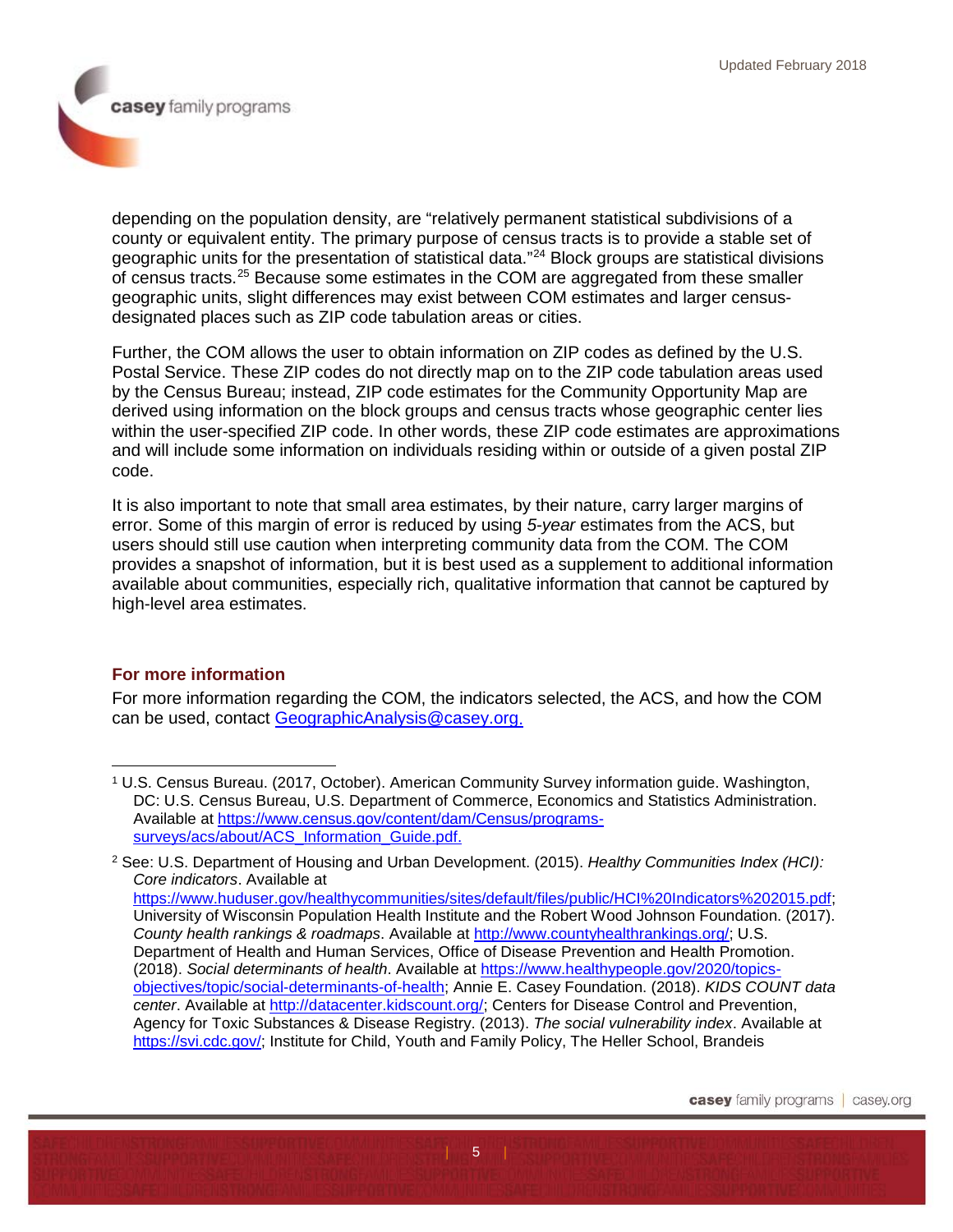$\overline{a}$ 

University. (2018). *Diversitydatakids.org: Data for a diverse and equitable future*. Available at [http://www.diversitydatakids.org/.](http://www.diversitydatakids.org/)

- <span id="page-5-0"></span><sup>3</sup> See Coulton, C. J., Korbin, J. E., Su, M., & Chow, J. (1995). Community level factors and child maltreatment rates. *Child Development, 66*, 1262-1276; Coulton, C. J., Korbin, J. E., & Su, M. (1999). Neighborhoods and child maltreatment: A multi-level study. *Child Abuse & Neglect*, *23*(11), 1019- 1040; Deccio, G., Horner, W. C., & Wilson, D. (1994). High-risk neighborhoods and high-risk families: Replication research related to the human ecology of child maltreatment. *Journal of Social Service Research, 18*, 123-137; Ernst, J. S. (2001). Community-level factors and child maltreatment in a suburban county. *Social Work Research*, *25*(3), 133-142; Freisthler, B., Needell, B., & Gruenewald, P. J. (2005). Is the physical availability of alcohol and illicit drugs related to neighborhood rates of child maltreatment? *Child Abuse & Neglect, 29,* 1049-1060; Klein, S., & Merritt, D. H. (2014). Neighborhood racial & ethnic diversity as a predictor of child welfare system involvement. *Children and Youth Services Review*, *42*, 95-105; Korbin, J. E., Coulton, C. J., Chard, S., Platt-Houston, C., & Su, M. (1998). Impoverishment and child maltreatment in African American and European American neighborhoods. *Development and Psychopathology*, *10*, 215-233; Lery, B. (2009). Neighborhood structure and foster care entry risk: The role of spatial scale in defining neighborhoods. *Children and Youth Services Review*, *31*, 331-337; Molnar, B. E., Goerge, R. M., Gilsanz, P., Hill, A., Subramanian, S. V., Holton, J. K., …& Beardslee, W. R. (2016). Neighborhood-level social processes and substantiated cases of child maltreatment. *Child Abuse & Neglect*, *51*, 41-53; Morton, C. M., Simmel, C., & Peterson, N. A. (2014). Neighborhood alcohol outlet density and rates of child abuse and neglect: Moderating effects of access to substance abuse services. *Child Abuse & Neglect*, *38*, 952- 961; Thurston, H., Freisthler, B., Bell, J., Tancredi, D., Romano, P. S., Miyamoto, S., & Joseph, J. G. (2017). Environmental and individual attributes associated with child maltreatment resulting in hospitalization or death. *Child Abuse & Neglect*, *67*, 119-136; Warren, E. J., Drazen, Y. N., & Curtis, M. A. (2017). Public housing agency preferences for the homeless as a policy lever: Examining county-level housing subsidy receipt and maltreatment rates. *Children and Youth Services Review*, *78*, 81-88; and Zuravin, S. J. (1989). The ecology of child abuse and neglect: Review of the literature and presentation of data. *Violence and Victims*, *4*(2), 101-120.
- <span id="page-5-1"></span><sup>4</sup> U.S. Census Bureau, American Community Survey, (Annual) American Community Survey 5-Year Estimates. *Table B25002: Occupancy status*. Available at [https://factfinder.census.gov.](https://factfinder.census.gov/)
- <span id="page-5-2"></span><sup>5</sup> Ernst, J. S. (2000). Mapping child maltreatment: Looking at neighborhoods in a suburban county. *Child Welfare*, *79*, 555-572.
- <span id="page-5-3"></span><sup>6</sup> U.S. Census Bureau, American Community Survey, (Annual) American Community Survey 5-Year Estimates. *Table B25093: Age of householder by selected monthly owner costs as a percentage of household income in the past 12 months* and *Table B25070: Gross rent as a percentage of household income in the past 12 month*s. Available at [https://factfinder.census.gov.](https://factfinder.census.gov/)
- <span id="page-5-4"></span><sup>7</sup> See Coulton et al. (1995); Coulton et al. (1999); Ernst (2000); Ernst (2001); Freisthler, B., Bruce, E., & Needell, B. (2007). Understanding the geospatial relationship of neighborhood characteristics and rates of maltreatment for black, Hispanic, and white children. *Social Work*, *52*(1), 7-16; Freisthler, B., & Maguire-Jack, K. (2015). Understanding the interplay between neighborhood structural factors, social processes, and alcohol outlets on child physical abuse. *Child Maltreatment*, *20*(4), 268-277; Lery, (2009); Maguire-Jack, K., & Font, S. A. (2017). Community and individual risk factors for physical child abuse and child neglect: Variations by poverty status. *Child Maltreatment*, *22*(3), 215-226; and Zuravin (1989).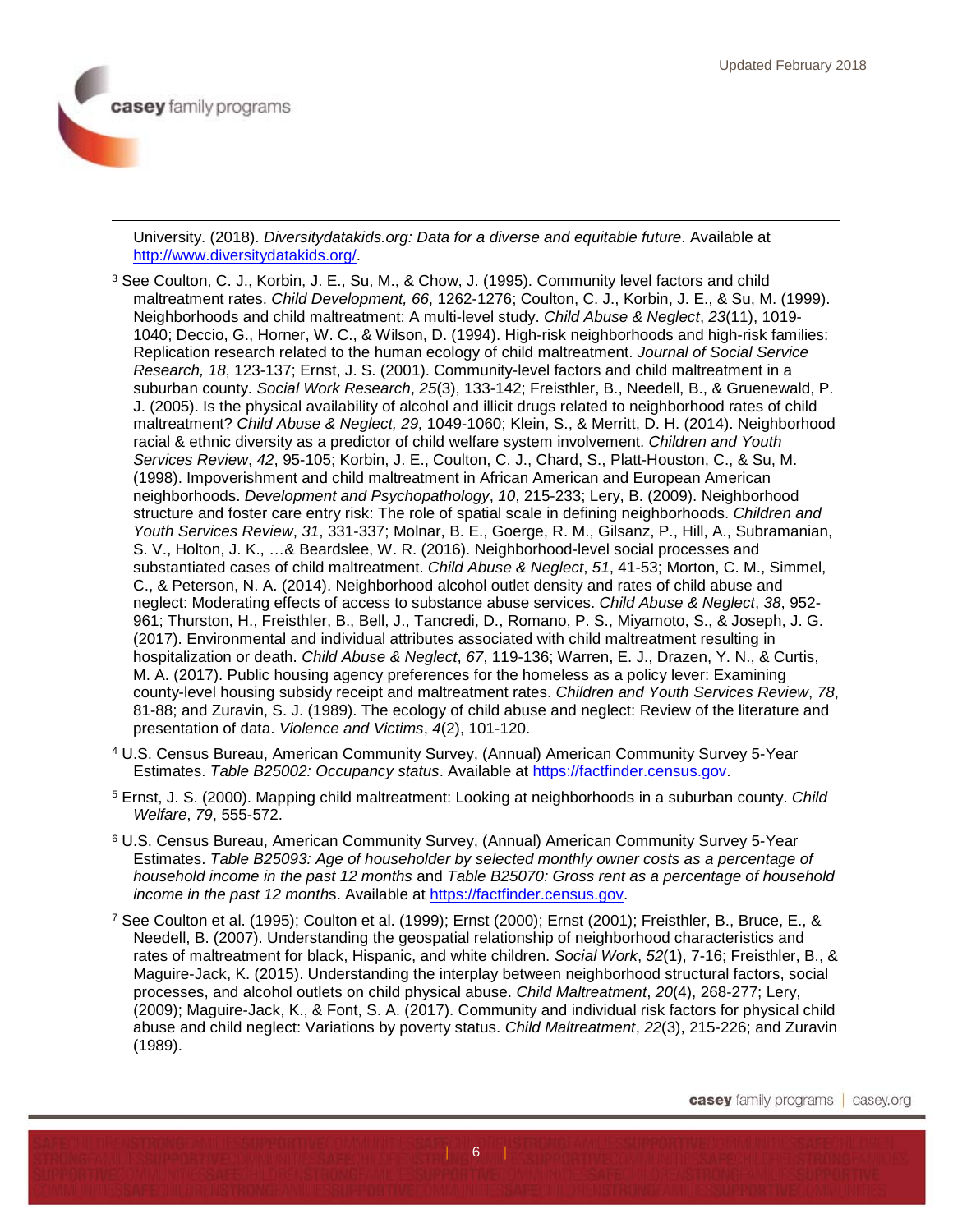

- <span id="page-6-0"></span> 8 U.S. Census Bureau, American Community Survey, (Annual) American Community Survey 5-Year Estimates. *Table B07003: Geographical mobility in the past year by sex for current residence in the United States*. Available at [https://factfinder.census.gov.](https://factfinder.census.gov/)
- <span id="page-6-1"></span><sup>9</sup> See Ernst (2000); Ernst (2001); Freisthler, B. (2004). A spatial analysis of social disorganization, alcohol access, and rates of child maltreatment in neighborhoods. *Children and Youth Services Review*, *26*, 803-819; Freisthler et al. (2007); Freisthler & Maguire-Jack (2015); Freisthler, B., Midanik, L. T., & Gruenewald, P. J. (2004). Alcohol outlets and child physical abuse and neglect: Applying routine activities theory to the study of child maltreatment. *Journal of Studies on Alcohol*, *2*, 586-592; Garbarino, J., & Crouter, A. (1978). Defining the community context for parent-child relations: The correlates of child maltreatment. *Child Development*, *49*(3), 604-616; Klein, S. (2011). The availability of neighborhood early care and education resources and the maltreatment of young children. *Child Maltreatment*, *16*(4), 300-311; Korbin et al. (1998); Lery, (2009); and Molnar, B. E., Buka, S. L., Brennan, R. T., Holton, J. K., & Earls, F. (2003). A multilevel study of neighborhoods and parent-tochild physical aggression: Results from the project on human development in Chicago neighborhoods. *Child Maltreatment*, *8*, 84-97.
- <span id="page-6-2"></span><sup>10</sup> U.S. Census Bureau, American Community Survey, (Annual) American Community Survey 5-Year Estimates. *Table B11003*: *Family type by presence and age of own children under 18 years*. Available at [https://factfinder.census.gov.](https://factfinder.census.gov/)
- <span id="page-6-3"></span><sup>11</sup> See Coulton et al. (1995); Coulton et al. (1999); Freisthler et al. (2005); Freisthler et al. (2007); Freisthler & Maguire-Jack (2015); Klein (2011); Klein & Merritt (2014); Lery, (2009); and Morton et al. (2014).
- <span id="page-6-4"></span><sup>12</sup> U.S. Census Bureau, American Community Survey, (Annual) American Community Survey 5-Year Estimates. *Table B01001: Sex by age*. Available at [https://factfinder.census.gov.](https://factfinder.census.gov/)
- <span id="page-6-5"></span><sup>13</sup> See Coulton et al. (1995); Coulton et al. (1999); Freisthler et al. (2007); Klein (2011); Klein & Merritt (2014); Lery, (2009); and Morton et al. (2014).
- <span id="page-6-6"></span><sup>14</sup> U.S. Census Bureau, American Community Survey, (Annual) American Community Survey 5-Year Estimates. *Table B01001: Sex by age*. Available at [https://factfinder.census.gov.](https://factfinder.census.gov/)
- <span id="page-6-7"></span><sup>15</sup> See Barboza, G. E. (2016). The geography of child maltreatment: A spatiotemporal analysis using Bayesian hierarchical analysis with integrated nested Laplace approximation. *Journal of Interpersonal Violence*, *14*(1), 1-31; Coulton et al. (1995); Coulton et al. (1999); Ernst (2001); Freisthler (2004); Freisthler et al. (2004); Freisthler et al. (2007); Freisthler & Maguire-Jack (2015); Gillham, B., Tanner, G., Cheyne, B., Freeman, I., Rooney, M., & Lambie, A. (1998). Unemployment rates, single parent density, and indices of child poverty: Their relationship to different categories of child abuse and neglect. Child Abuse & Neglect, 22(2), 79-90; Klein (2011); Korbin et al. (1998); Krishnan, V., & Morrison, K. B. (1995). An ecological model of child maltreatment in a Canadian province. *Child Abuse & Neglect*, *19*(1), 101-113; Lery, (2009); Maguire-Jack, K., & Klein, S. (2015). Parenting and proximity to social services: Lessons from Los Angeles County in the community context of child neglect. *Child Abuse & Neglect*, *45*, 35-45; and Molnar et al. (2003).
- <span id="page-6-8"></span><sup>16</sup> U.S. Census Bureau, American Community Survey, (Annual) American Community Survey 5-Year Estimates. *Table B23025: Employment status for the population 16 years and over*. Available at [https://factfinder.census.gov.](https://factfinder.census.gov/)
- <span id="page-6-9"></span><sup>17</sup> See Barboza (2016); Barnhart, S., & Maguire-Jack, K. (2016). Single mothers in their communities: The mediating role of parenting stress and depression between social cohesion, social control and child maltreatment. *Children and Youth Services Review*, *70*, 37-45; Drake, B., & Pandey, S. (1996).

| <sub>11 | 7</sub> | <sub>11</sub> | 1

**casey** family programs | casey.org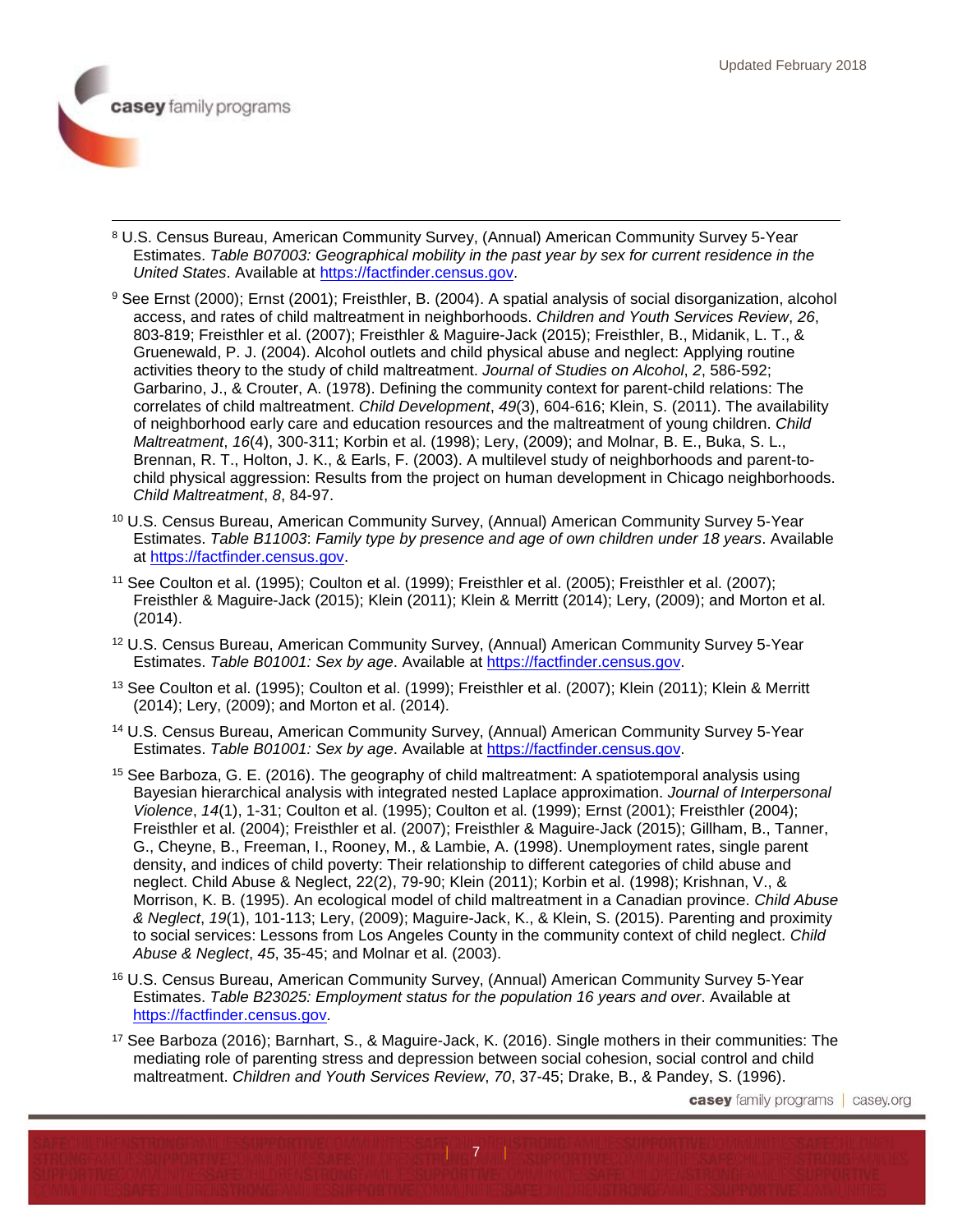

 $\overline{a}$ 

Understanding the relationship between neighborhood poverty and specific types of child maltreatment. *Child Abuse & Neglect*, *20*(11), 1003-1018; and Maguire-Jack & Klein (2015).

- <span id="page-7-0"></span><sup>18</sup> U.S. Census Bureau, American Community Survey, (Annual) American Community Survey 5-Year Estimates. *Table B15003: Educational attainment for the population 25 years and over*. Available at [https://factfinder.census.gov.](https://factfinder.census.gov/)
- <span id="page-7-1"></span><sup>19</sup> See Aron, S. B., McCrowell, J., Moon, A., Yamano, R., Roark, D. A., Simmons, M., … & Drake, B. (2010). Analyzing the relationship between poverty and child maltreatment: Investigating the relative performance of four levels of geographic aggregation. *Social Work Research*, *34*(3), 169-179; Barboza (2016); Barnhart & Maguire-Jack (2016); Coulton et al. (1995); Coulton et al. (1999); Drake & Pandey (1996); Ernst (2000); Ernst (2001); Farrell, C. A., Fleegler, E. W., Monuteaux, M. C., Wilson, C. R., Christian, C. W., & Lee, L. K. (2017). Community poverty and child abuse fatalities in the United States. *Pediatrics*, *139*(5), 1-9; Freisthler (2004); Freisthler et al. (2004); Freisthler et al. (2005); Freisthler et al. (2007); Freisthler & Maguire-Jack (2015); Garbarino & Crouter (1978); Klein (2011); Klein & Merritt (2014); Korbin et al. (1998); Lery, (2009); Maguire-Jack & Font (2017); Maguire-Jack & Klein (2015); Maguire-Jack, K., Lanier, P., Johnson-Motoyama, M., Welch, H., & Dineen, M. (2015). Geographic variation in racial disparities in child maltreatment. *Child Abuse & Neglect*, *47*, 1-13; Molnar et al. (2003); Molnar et al. (2016); Morton et al. (2014); Thurston et al. (2017); Warren et al. (2017); and Zuravin (1989).
- <span id="page-7-2"></span><sup>20</sup> U.S. Census Bureau, American Community Survey, (Annual) American Community Survey 5-Year Estimates. *Table B17021: Poverty status of individuals in the past 12 months by living arrangement*. Available at [https://factfinder.census.gov.](https://factfinder.census.gov/)
- <span id="page-7-3"></span><sup>21</sup> U.S. Census Bureau, American Community Survey, (Annual) American Community Survey 5-Year Estimates. *Table B01001: Sex by age*. Available at [https://factfinder.census.gov.](https://factfinder.census.gov/)
- <span id="page-7-4"></span><sup>22</sup> U.S. Census Bureau, American Community Survey, (Annual) American Community Survey 5-Year Estimates. *Table B05002: Place of birth by nativity and citizenship status*. Available at [https://factfinder.census.gov.](https://factfinder.census.gov/)
- <span id="page-7-5"></span><sup>23</sup> U.S. Census Bureau, American Community Survey, (Annual) American Community Survey 5-Year Estimates. *Table B03002: Hispanic or Latino origin by race*. Available at [https://factfinder.census.gov.](https://factfinder.census.gov/)

 $\boldsymbol{8}$ 

- <span id="page-7-6"></span><sup>24</sup> U.S. Census Bureau. (2012). *Geographic terms and concepts – Census tract*. Available from [https://www.census.gov/geo/reference/gtc/gtc\\_ct.html.](https://www.census.gov/geo/reference/gtc/gtc_ct.html)
- <span id="page-7-7"></span><sup>25</sup> U.S. Census Bureau. (2012). *Geographic terms and concepts – Block group.* Available from [https://www.census.gov/geo/reference/gtc/gtc\\_bg.html.](https://www.census.gov/geo/reference/gtc/gtc_bg.html)